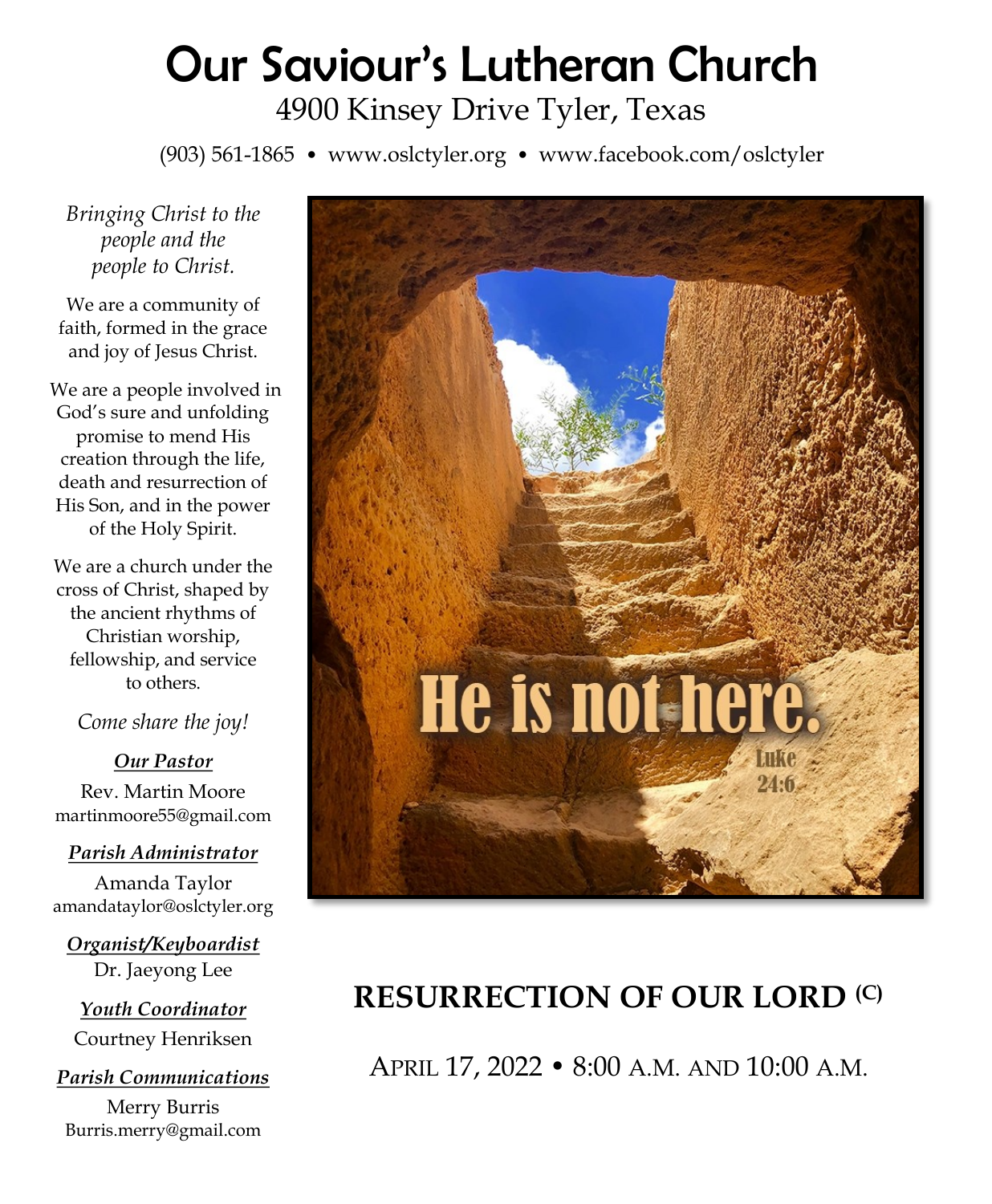

# **To Our Members, Guests and Visitors**

We are all on a journey of faith; God does not expect us to make the journey alone.

Please contact us if we can be of help in any way. Pastor Martin Moore: 979-551-6222 • martinmoore55@gmail.com Our Office Hours are Monday through Thursday, 10:00 a.m. until 2:00 p.m. Office: 903-561-1865 • amandataylor@oslctyler.org

## **Prelude -** Dr. Jaeyong Lee

#### **Welcome**

- It is a pleasure to worship together. If you are a newcomer, have a prayer request, or would like to receive a call or visit from Pastor Martin, please fill out the yellow card on the back of your pew. Information on our core beliefs, structure and mission is available at the Welcome Table and on our website.
- We practice open communion. All who are baptized and desire to share in the Body and Blood of our Lord are welcome. We begin communing children in 5th grade and offer a communion class to prepare them to receive this Sacrament.If you would prefer grape juice instead of wine for communion, there is grape juice in the center of the tray of glasses.

**CHILDREN'S SONG / LESSON** "I'VE GOT THE JOY, JOY, JOY" I've got the joy, joy, joy, joy down in my heart! Where? Down in my heart! Where? Down in my heart! I've got the joy, joy, joy, joy down in my heart, Down in my heart to stay!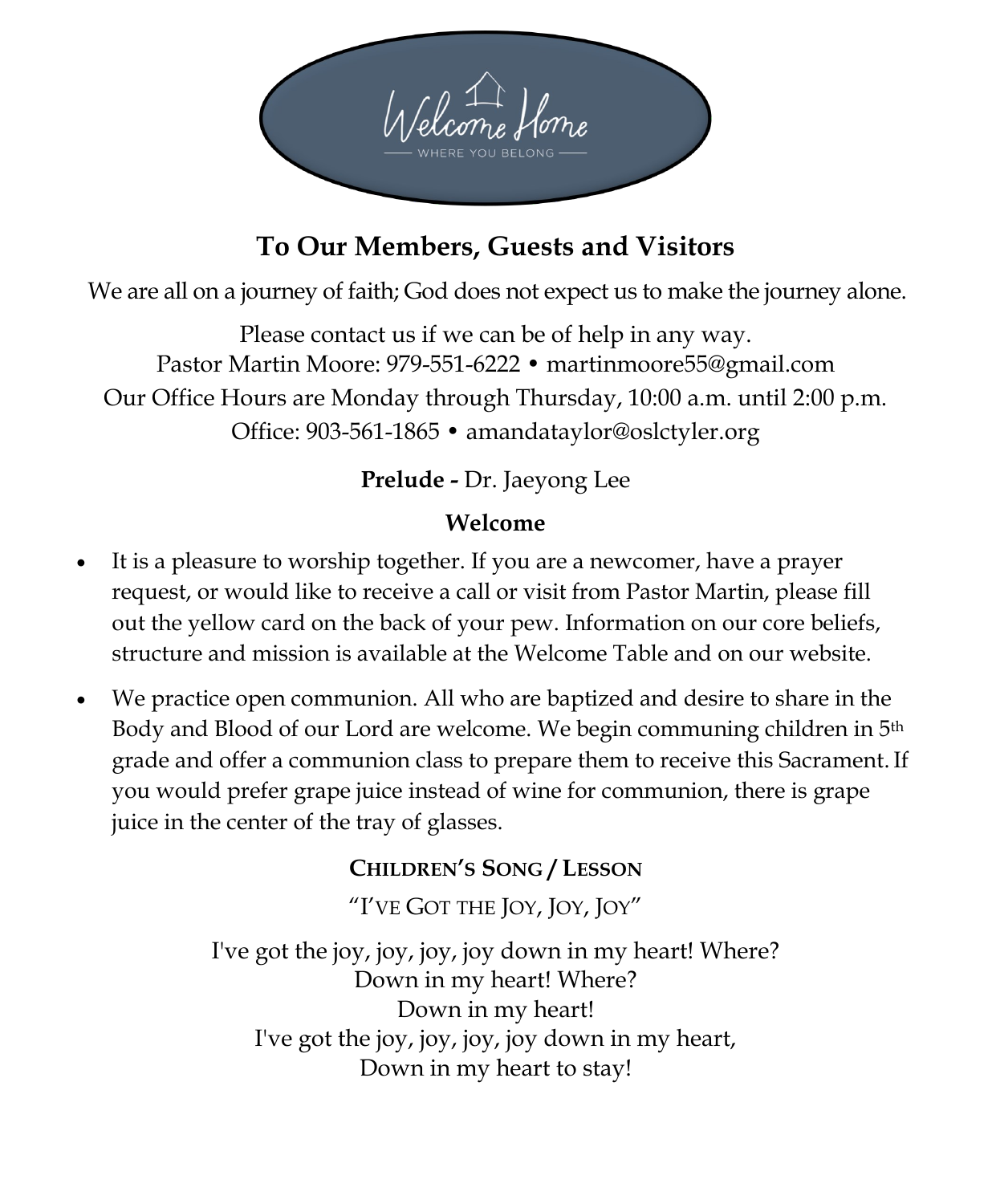#### **EASTER LITANY**

- P: In the name of God the Father, in the name of Jesus our Savior, in the name of the Holy Spirit, our Comforter, we come to worship.
- **C: Amen**
- P: We are the Easter people who know that the tomb is empty. Christ is risen!
- **C: He is risen, indeed!**
- P: We are the Easter people, who recognize in Jesus the Son of God, the living Lord of all eternity. Christ is risen.
- **C: He is risen, indeed!**
- P: We are the Easter people, who recognize the new life of our triumphant Savior. Christ is risen!
- **C: He is risen indeed!**

#### **PROCESSIONAL HYMN**

**"**CHRIST IS RISEN! ALLELUIA!" (*LBW, #131, VS 1-3)* 

Christ is risen! Alleluia! Risen our victorious head! Sing his praises! Alleluia! Christ is risen from the dead! Gratefully our hearts adore him As his light once more appears; Bowing down in joy before him, Rising up from grief and tears.

#### *Refrain*

*Christ is risen! Alleluia! Risen our victorious head! Sing his praises! Alleluia! Christ is risen from the dead!*

Christ is risen! All the sadness Of our Lenten fast is o'er; Through the open gates of gladness He returns to life once more; Death and hell before him bending See him rise, the victor now, Angels on his steps attending, Glory round his wounded brow. *Refrain*

Christ is risen! All the sorrow That last evening round him lay Now has found a glorious morrow In the rising of today. See the grave its first-fruits giving, Springing up from holy ground; He was dead, but now is living; He was lost, but he is found. *Refrain*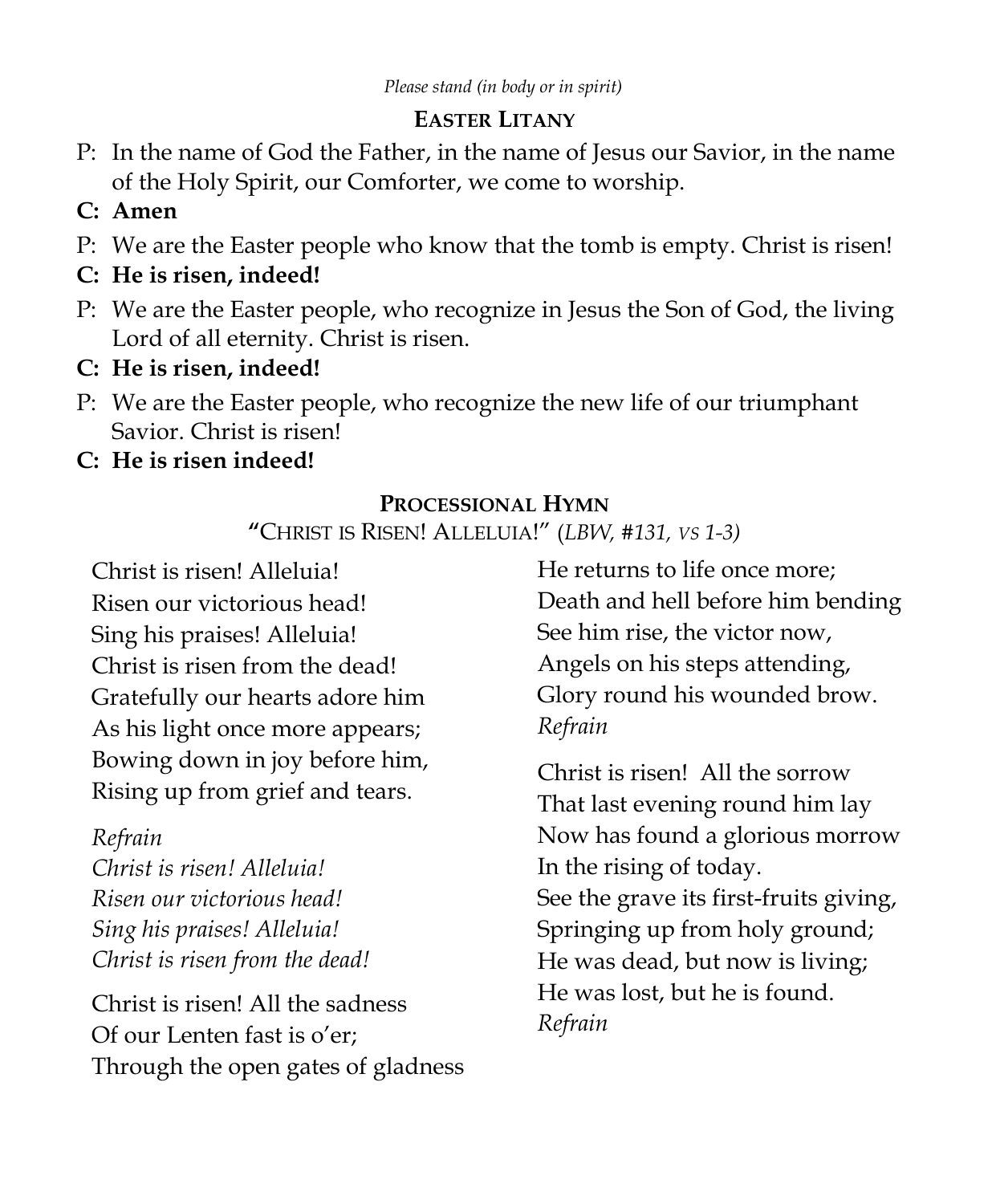#### **CONFESSION AND ABSOLUTION**

*As the Pastor says the Invocation, the Sign of the Cross may be made in remembrance of our baptisms.* 

- P: Almighty God, to whom all hearts are open, all desires known, and from whom no secrets are hid: Cleanse the thoughts of our hearts by the inspiration of your Holy Spirit, that we may perfectly love you and worthily magnify your holy name, through Jesus Christ our Lord.
- **C: Amen**
- P: If we say we have no sin, we deceive ourselves, and the truth is not in us. But if we confess our sins, God who is faithful and just will forgive our sins and cleanse us from all unrighteousness.

(Silence for reflection and self-examination)

- P: Most merciful God,
- **C: We confess that we are in bondage to sin and cannot free ourselves. We have sinned against you in thought, word, and deed, by what we have done and by what we have left undone. We have not loved you with our whole heart; we have not loved our neighbors as ourselves. For the sake of your Son, Jesus Christ, have mercy on us. Forgive us, renew us, and lead us, so that we may delight in your will and walk in your ways, to the glory of your holy name. Amen**

## **APOSTOLIC GREETING**

- P: Alleluia! Christ is risen!
- **C: Christ is risen indeed! Alleluia!**
- P: The grace and peace of our Lord Jesus Christ, who was raised from the dead to bring everlasting hope, be with you all.
- **C: And also with you.**

## **KYRIE**

- A: In peace, let us pray to the Lord.
- **C: Lord, have mercy.**
- A: For the peace from above, and for our salvation, let us pray to the Lord.
- **C: Lord, have mercy.**
- A: For the peace of the whole world, for the well-being of the Church of God, and for the unity of all, let us pray to the Lord.
- **C: Lord, have mercy.**
- A: For this holy house, and for all who offer here their worship and praise, let us pray to the Lord.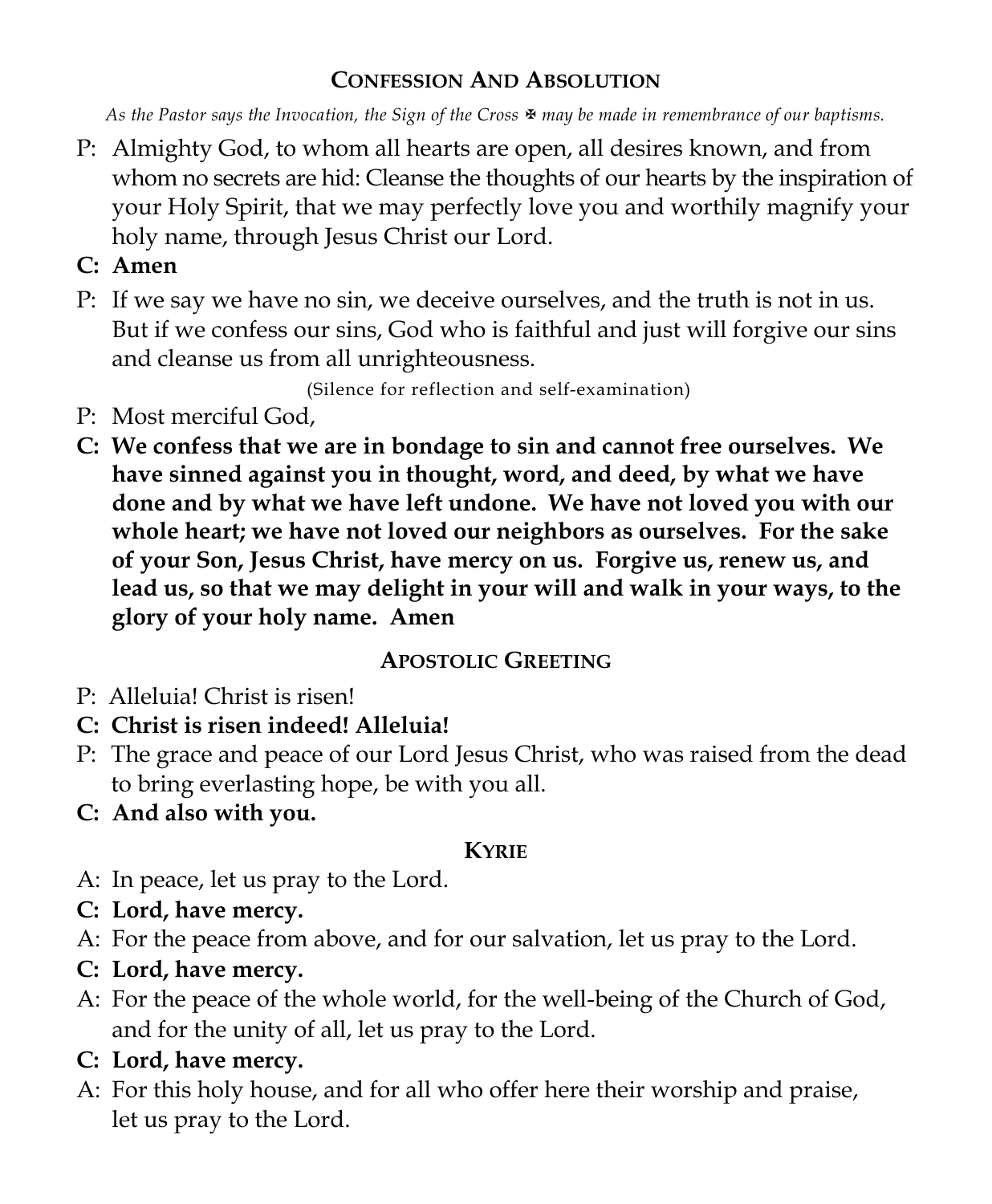- **C: Lord, have mercy.**
- A: Help, save, comfort, and defend us, gracious Lord.
- **C: Amen**

| HYMN OF PRAISE ~ "THIS IS THE FEAST" ~ LBW P. 81 |  |  |
|--------------------------------------------------|--|--|
|--------------------------------------------------|--|--|

| This is the feast of victory for our God.                                  | Sing with all the people of God and join  |
|----------------------------------------------------------------------------|-------------------------------------------|
| Alleluia.                                                                  | in the hymn of all creation:              |
| Worthy is Christ, the Lamb who was                                         | Blessing and honor and glory and          |
| slain, whose blood set us free to be                                       | might be to God and the Lamb              |
| people of God.                                                             | forever. Amen.                            |
| Power and riches and wisdom and                                            | This is the feast of victory for our God, |
| strength and honor and blessing                                            | for the Lamb who was slain has            |
| and glory are His.                                                         | begun his reign.                          |
| This is the feast of victory for our God. Alleluia. Alleluia.<br>Alleluia. |                                           |

#### **Prayer of the Day**

- P: The Lord be with you.
- **C: And also with you.**
- P: Let us pray:

God of all mercy and grace, your only Son's death and glorious resurrection have delivered us from the power of death and redeemed all creation. Grant that we may no longer look for the living among the dead and instead daily die to sin and rise to newness of life; through Jesus Christ, our Lord, who lives and reigns with you and the Holy Spirit, one God, now and forever.

**C: Amen**

*Please be seated*

# **The Service Of The Word**

#### **OLD TESTAMENT LESSON** ISAIAH 65:17-25

R: 17"For behold, I create new heavens and a new earth, and the former things shall not be remembered or come into mind. 18But be glad and rejoice forever in that which I create; for behold, I create Jerusalem to be a joy, and her people to be a gladness. 19I will rejoice in Jerusalem and be glad in my people;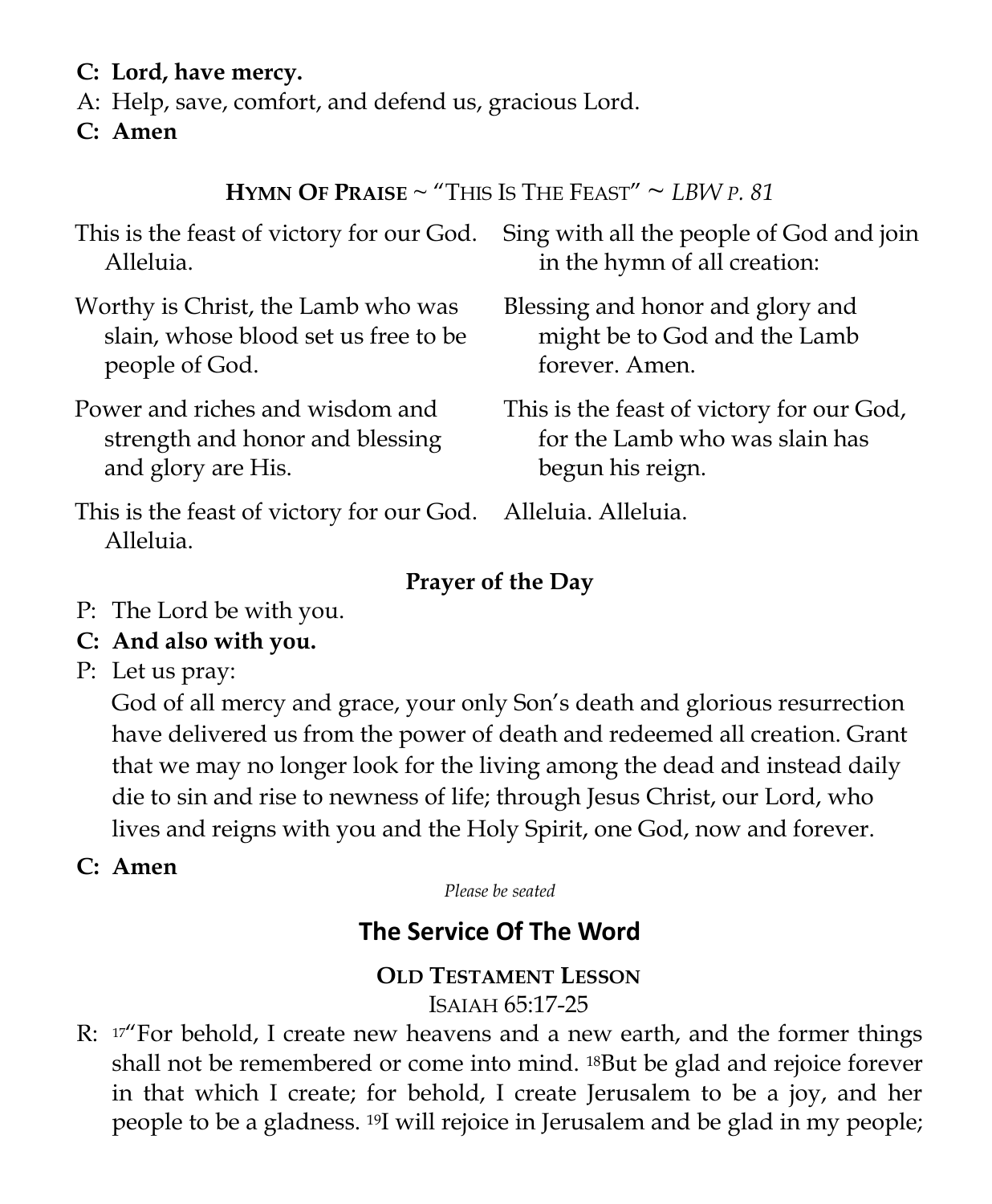no more shall be heard in it the sound of weeping and the cry of distress. <sup>20</sup>No more shall there be in it an infant who lives but a few days, or an old man who does not fill out his days, for the young man shall die a hundred years old, and the sinner a hundred years old shall be accursed. 21They shall build houses and inhabit them; they shall plant vineyards and eat their fruit. <sup>22</sup>They shall not build and another inhabit; they shall not plant and another eat; for like the days of a tree shall the days of my people be, and my chosen shall long enjoy the work of their hands. 23They shall not labor in vain or bear children for calamity, for they shall be the offspring of the blessed of the Lord, and their descendants with them. <sup>24</sup>Before they call I will answer; while they are yet speaking I will hear. <sup>25</sup>The wolf and the lamb shall graze together; the lion shall eat straw like the ox, and dust shall be the serpent's food. They shall not hurt or destroy in all my holy mountain," says the Lord.

- R: This is the Word of the Lord.
- **C: Thanks be to God!**

#### **PSALMODY**

#### PSALM 126

- R: <sup>1</sup>Protect me, O God, for I take refuge in you; I have said to the Lord, "You are my Lord, my good above all other."
- **C: <sup>2</sup>All my delight is upon the godly that are in the land, upon those who are noble among the people.**
- R: 3But those who run after other gods shall have their troubles multiplied.
- **C: <sup>4</sup>Their libations of blood I will not offer, nor take the names of their gods upon my lips.**
- R:  $50$  Lord, you are my portion and my cup; it is you who uphold my lot.
- **C: 6My boundaries enclose a pleasant land; indeed, I have a goodly heritage.**
- R: <sup>7</sup>I will bless the Lord who gives me counsel; my heart teaches me, night after night.
- **C: <sup>8</sup>I have set the Lord always before me; because he is at my right hand I shall not fall.**
- R: <sup>9</sup>My heart, therefore, is glad, and my spirit rejoices; my body also shall rest in hope.
- **C: 10For you will not abandon me to the grave, nor let your holy one see the Pit.**
- R: <sup>11</sup>You will show me the path of life; in your presence there is fullness of joy, and in your right hand are pleasures forevermore.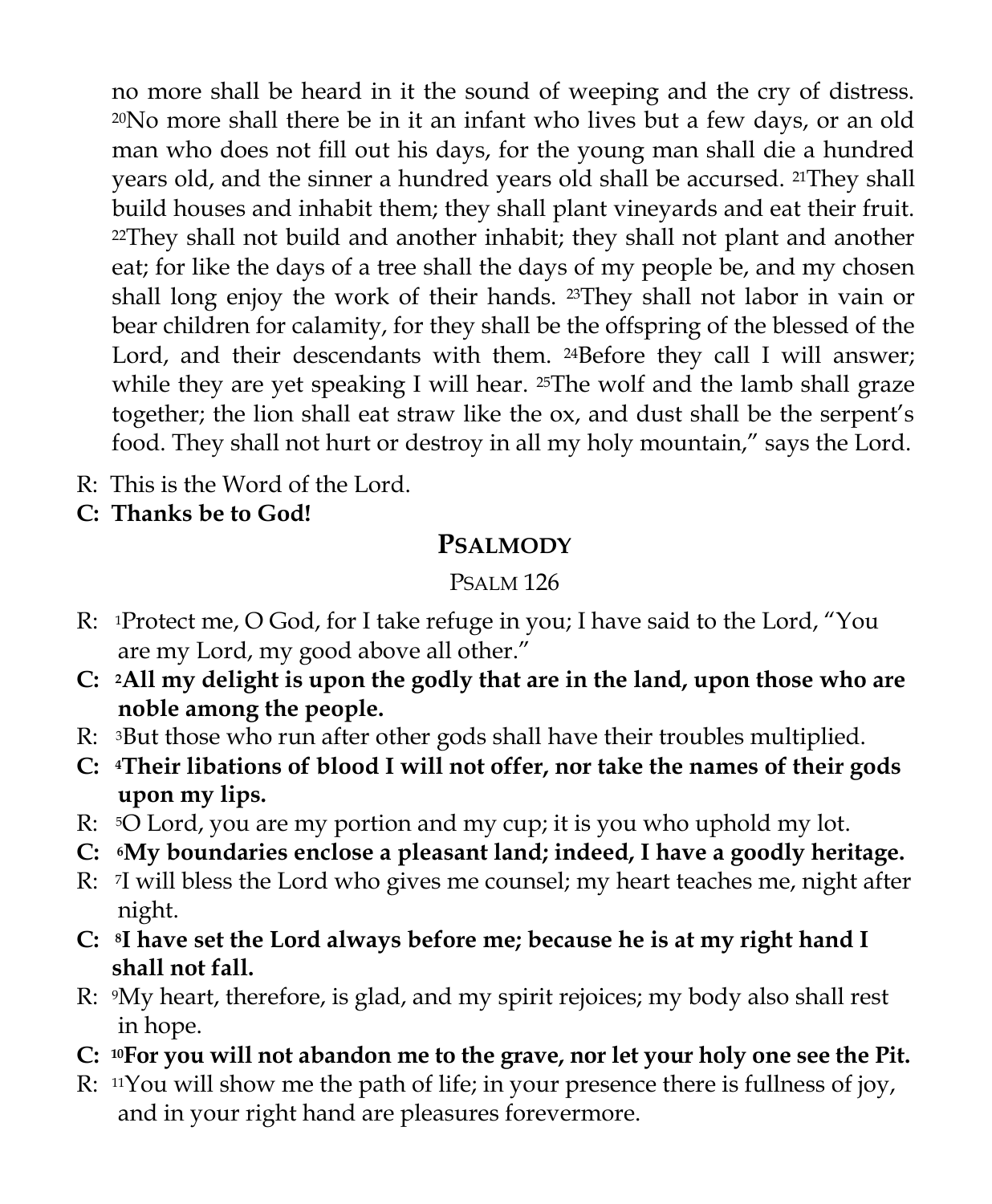# **EPISTLE READING**

#### 1 CORINTHIANS 15:19-26

R: <sup>19</sup>If in Christ we have hope in this life only, we are of all people most to be pitied. 20But in fact Christ has been raised from the dead, the firstfruits of those who have fallen asleep. <sup>21</sup>For as by a man came death, by a man has come also the resurrection of the dead. 22For as in Adam all die, so also in Christ shall all be made alive. 23But each in his own order: Christ the firstfruits, then at his coming those who belong to Christ. 24Then comes the end, when he delivers the kingdom to God the Father after destroying every rule and every authority and power. 25For he must reign until he has put all his enemies under his feet. <sup>26</sup>The last enemy to be destroyed is death.

#### **C: Thanks be to God.**

*Please stand (in body or in spirit)*

**GOSPEL CANTICLE ~** "ALLELUIA, ALLELUIA, GIVE THANKS" ~ *WOV #671 (VSS. 1-2)* 

| Refrain:                                                                      | We have been crucified with Christ; |
|-------------------------------------------------------------------------------|-------------------------------------|
| Alleluia, alleluia, give thanks to the risen Lord; Now we shall live forever. |                                     |
| Alleluia, alleluia, give praise to his name.                                  | Refrain                             |

Jesus is Lord of all the earth; He is the king of creation. *Refrain*

Come, let us praise the living God, Joyfully sing to our Savior. *Refrain*

Spread the good news o'er all the earth: Jesus has died and has risen. *Refrain*

# **THE HOLY GOSPEL**

- P: The Holy Gospel according to St. Luke the 24th Chapter.
- **C: Glory to you, O Lord.**

LUKE  $24.1-12$ 

- P: The Gospel of the Lord.
- **C: Praise to You, O Christ.**

*Please be seated*

## **SERMON ~ PASTOR MARTIN MOORE** *THE GOD WHO RISES*

*Please stand (in body or in spirit)*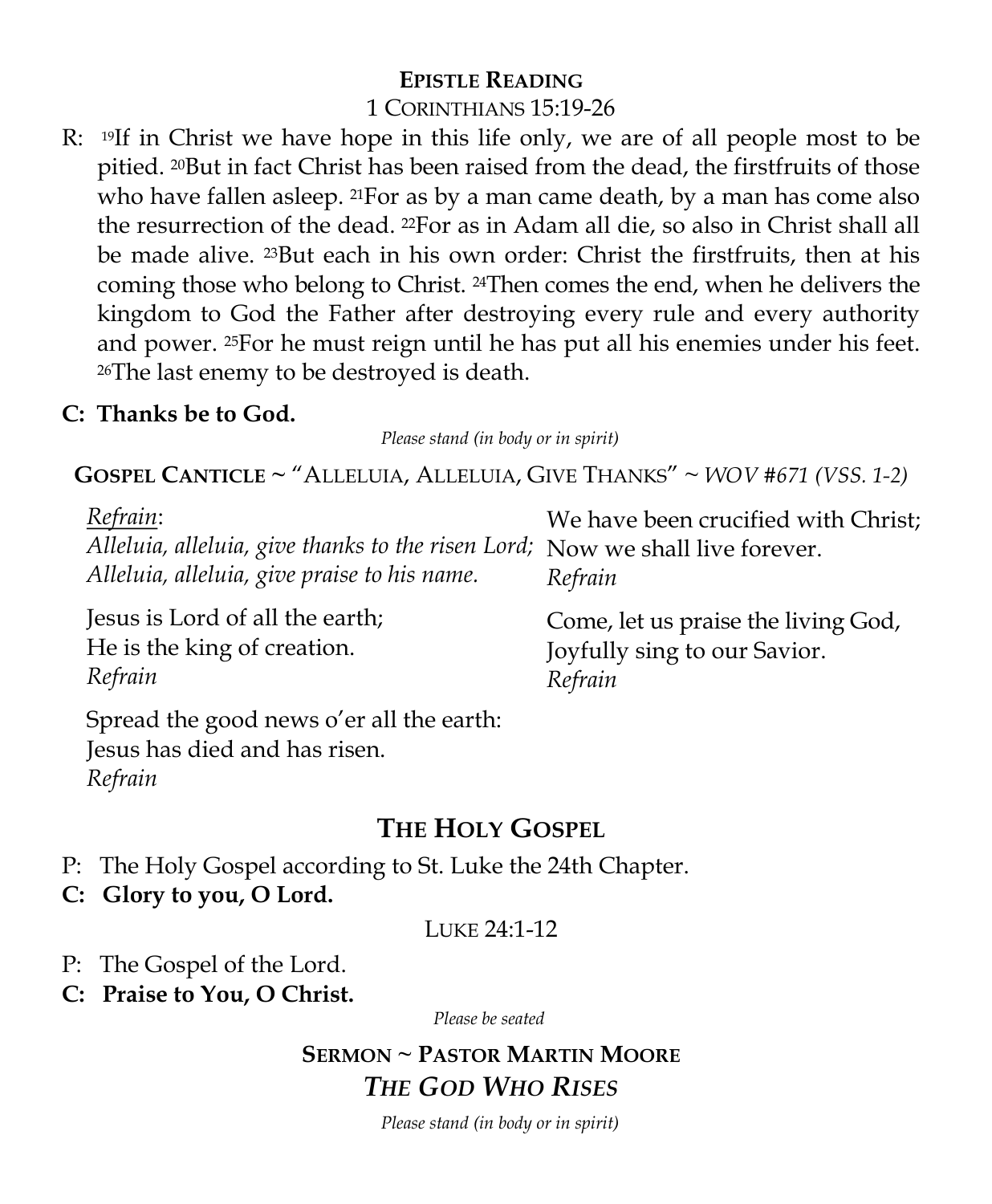#### **HYMN OF THE DAY**

## "Jesus Christ Is Risen Today" *(LBW #151)*

| Jesus Christ is ris'n today, Alleluia! | But the pains which he endured, Alleluia! |
|----------------------------------------|-------------------------------------------|
| Our triumphant holy day, Alleluia!     | Our salvation have procured; Alleluia!    |
| Who did once upon the cross, Alleluia! | Now above the sky he's king, Alleluia!    |
| Suffer to redeem our loss. Alleluia!   | Where the angels ever sing. Alleluia!     |
|                                        |                                           |

Who endured the cross and grave, Alleluia! Praise him, all you heav'nly host, Alleluia! Hymns of praise then let us sing, Alleluia! Unto Christ, our heav'nly king, Alleluia! Sinners to redeem and save. Alleluia!

Sing we to our God above, Alleluia! Praise eternal as his love; Alleluia! Father, Son, and Holy Ghost. Alleluia!

# **APOSTLES' CREED**

 **I BELIEVE in God, the Father Almighty, creator of heaven and earth.**

 **I BELIEVE in Jesus Christ, His only Son, our Lord. He was conceived by the power of the Holy Spirit, and born of the Virgin Mary. He suffered under Pontius Pilate, was crucified, died, and was buried. He descended into hell. On the third day He rose again. He ascended into heaven, and is seated at the right hand of the Father. He will come again to judge the living and the dead.**

 **I BELIEVE in the Holy Spirit, the holy catholic church, the communion of saints, the forgiveness of sins, the resurrection of the body, and the life everlasting. Amen** 

# **THE PRAYERS OF THE CHURCH**

P: Let us pray. Victorious Lord, we give you thanks for this great day of Easter. You have risen, and even now you are making this world new. Open us to all that you would do in our midst. Lord, in your mercy,

## **C: Hear our prayer.**

P: We pray for all who do not yet know you as Lord. So many people still do not know the wonder of your grace. Through the power of your Holy Spirit, reach out to all. Lead us into deeper faith. Lord, in your mercy,

## **C: Hear our prayer.**

- P: We pray for all with special needs. Be with the sick, the dying, the imprisoned. Care for those who struggle in their families. Care for those who struggle with addiction. Through the power of your resurrection, make us new. Lord, in your mercy,
- **C: Hear our prayer.**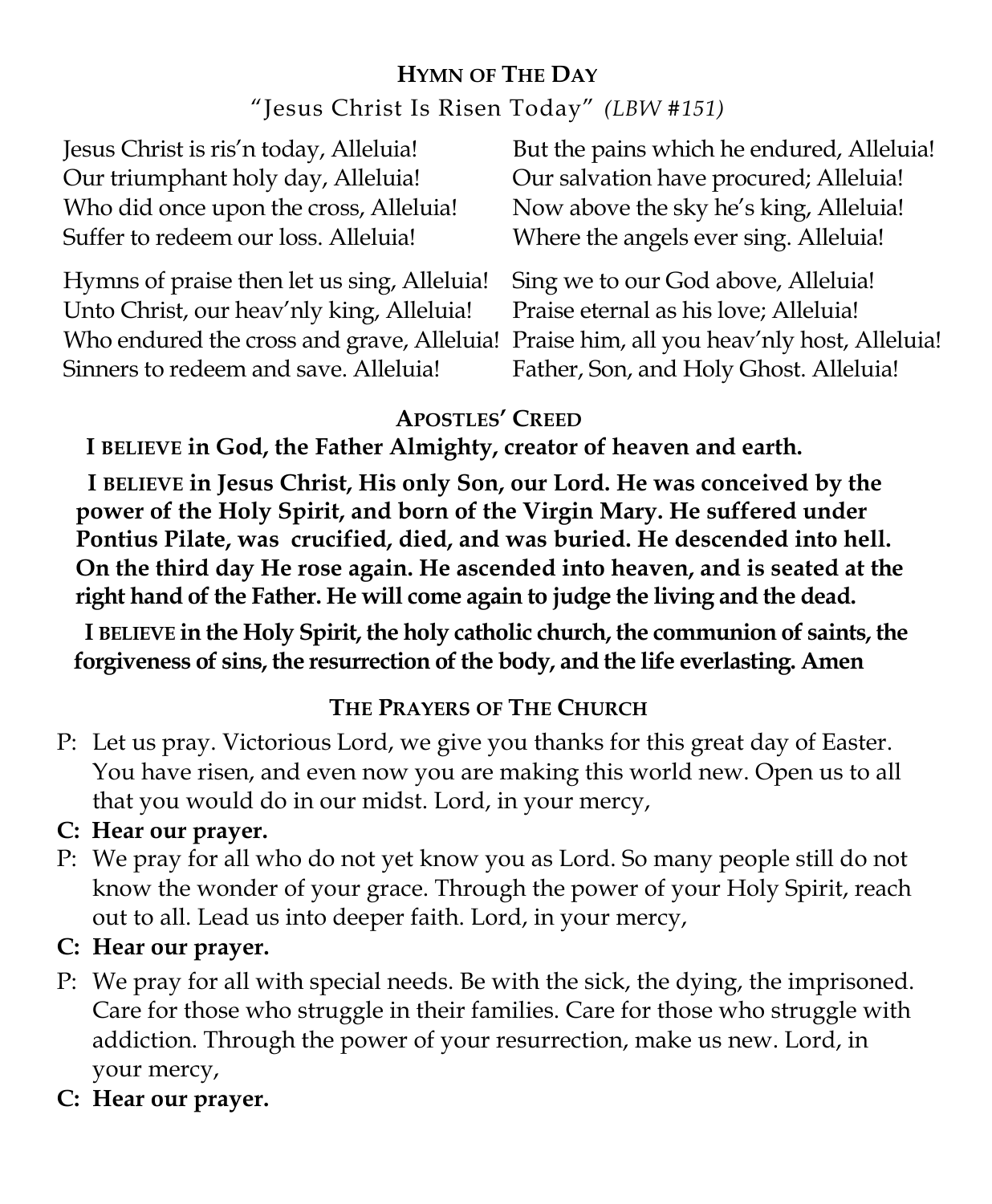P: Again, dear Lord, we give you thanks for all that you have done. Renew us in your Easter victory.

**C: Amen**

#### **THE SHARING OF THE PEACE**

(Please Social Distance)

- P: The peace of the Lord be with you always.
- **C: And also with you.**

*Please be seated*

#### **OFFERING**

## **CHOIR ~ "CHRIST IS RISEN TODAY" (2nd Service)**

*Please stand for the Offering and the Communion* 

**THE OFFERTORY** *~ "*PRAISE GOD, FROM WHOM ALL BLESSINGS FLOW" *(LBW #565)* 

Praise God, from whom all blessings flow; Praise him, all creatures here below; Praise him above, ye heav'nly host; Praise Father, Son, and Holy Ghost. Amen.

## **POST OFFERTORY PRAYER**

- P: Let us pray. Merciful Father,
- **C: We offer with joy and thanksgiving what you have first given us—our vocations, our time, our possessions—all signs of your gracious love. Receive them for the sake of him who offered himself for us, Jesus Christ our Lord. Amen**

# **The Holy Meal**

"Is not the cup of thanksgiving for which we give thanks a participation in the blood of Christ? And is not the bread that we break a participation in the body of Christ?"

-1 Corinthians 10:16

*Please remain standing* 

## **THE GREAT THANKSGIVING**  $\sim$  (*P. 88 LBW*)

- P: The Lord be with you. **C: And also with you.**
- 
- P: Let us give thanks to the Lord our God. **C: It is right to give him thanks**
- 
- P: Lift up your hearts. **C: We lift them up to the Lord.**
	- **and praise.**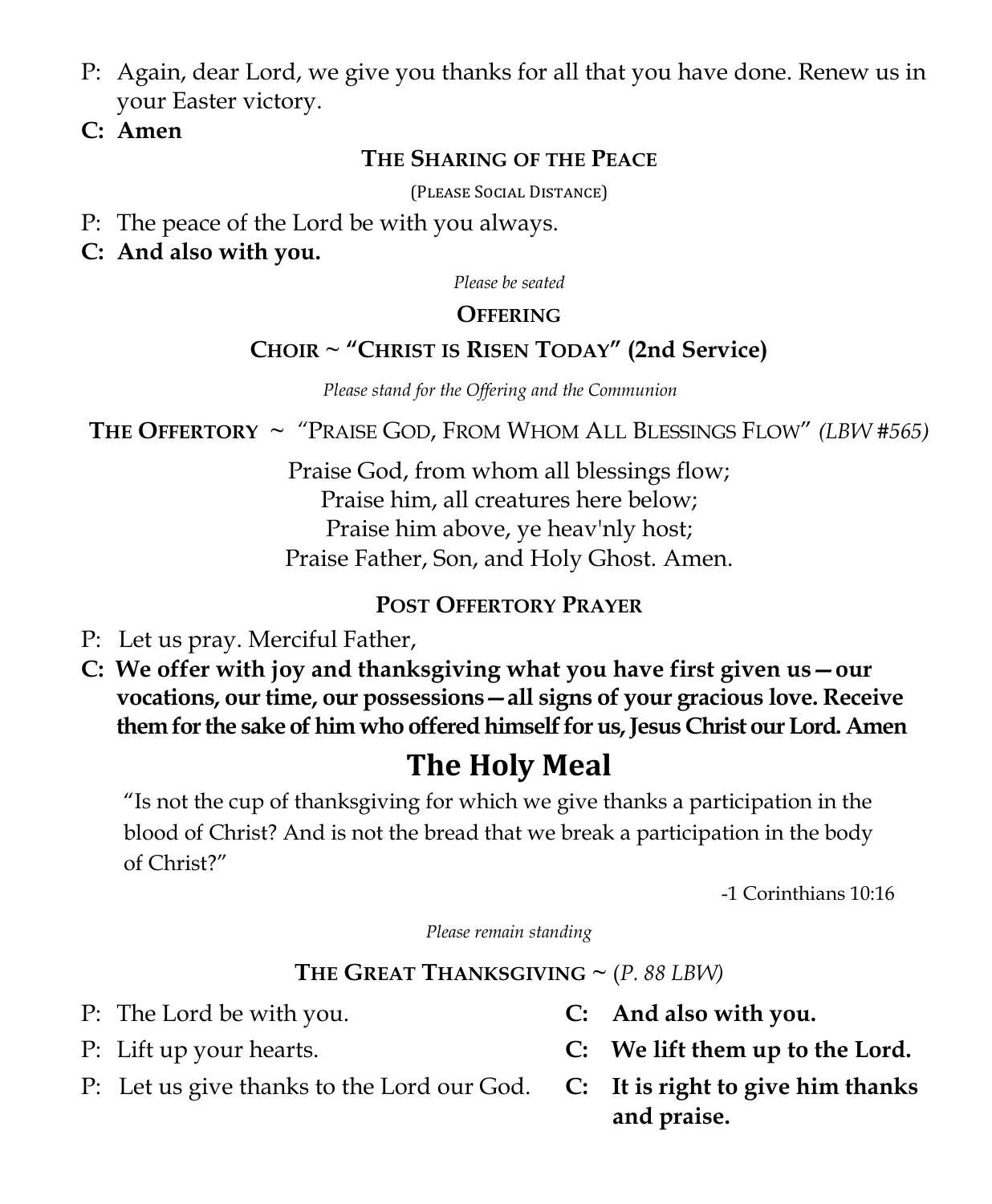- P: But chiefly are we bound to praise you for the glorious resurrection of your Son, Jesus Christ, our Lord. For He is the very Paschal Lamb, who was offered for us, and has taken away the sin of the world; who by His death has destroyed death, and by his rising to life again, has restored to us everlasting life. Therefore with angels and archangels, and with all of the company of heaven, we laud and magnify Your glorious name; evermore praising You and saying:
- **C: Holy, holy, holy Lord, Lord God of pow'r and might: Heaven and earth are full of your glory. Hosanna in the highest. Blessed is he who comes in the name of the Lord. Hosanna in the highest.**
- P: Therefore, gracious Father, with this bread and cup we remember the life our Lord offered for us. And, believing the witness of His resurrection, we await His coming in power to share with us the great and promised feast.
- **C**: **Amen. Come, Lord Jesus.**
- P: Lord, remember us in your kingdom and teach us to pray:
- **C: Our Father, who art in heaven, hallowed be thy name, thy kingdom come, thy will be done, on earth as it is in heaven. Give us this day our daily bread; and forgive us our trespasses, as we forgive those who trespass against us; and lead us not into temptation, but deliver us from evil. For thine is the kingdom, and the power, and the glory, forever and ever. Amen**

**LAMB OF GOD**  $\sim$  (*P. 92 LBW*)

 **Lamb of God, you take away the sin of the world; have mercy on us. Lamb of God, you take away the sin of the world; have mercy on us. Lamb of God, you take away the sin of the world; grant us peace, grant us peace.**

P: In the night in which He was betrayed, our Lord Jesus took bread, and gave thanks, broke it, and gave it to His disciples, saying, 'Take and eat; this is my body, given for you. Do this for the remembrance of me.'

LEW COVERALL III IIIy DIOOG **Lay Coordinator: Ed Lattier** people for the forgiveness of sin. Do this for the remembrance of me.' Again, after supper, He took the cup, gave thanks, and gave it for all to drink, saying, 'This cup is the new covenant in my blood, shed for you and for all

**Ushers: Ed Lattier & Connie Gibbs** *Please be seated*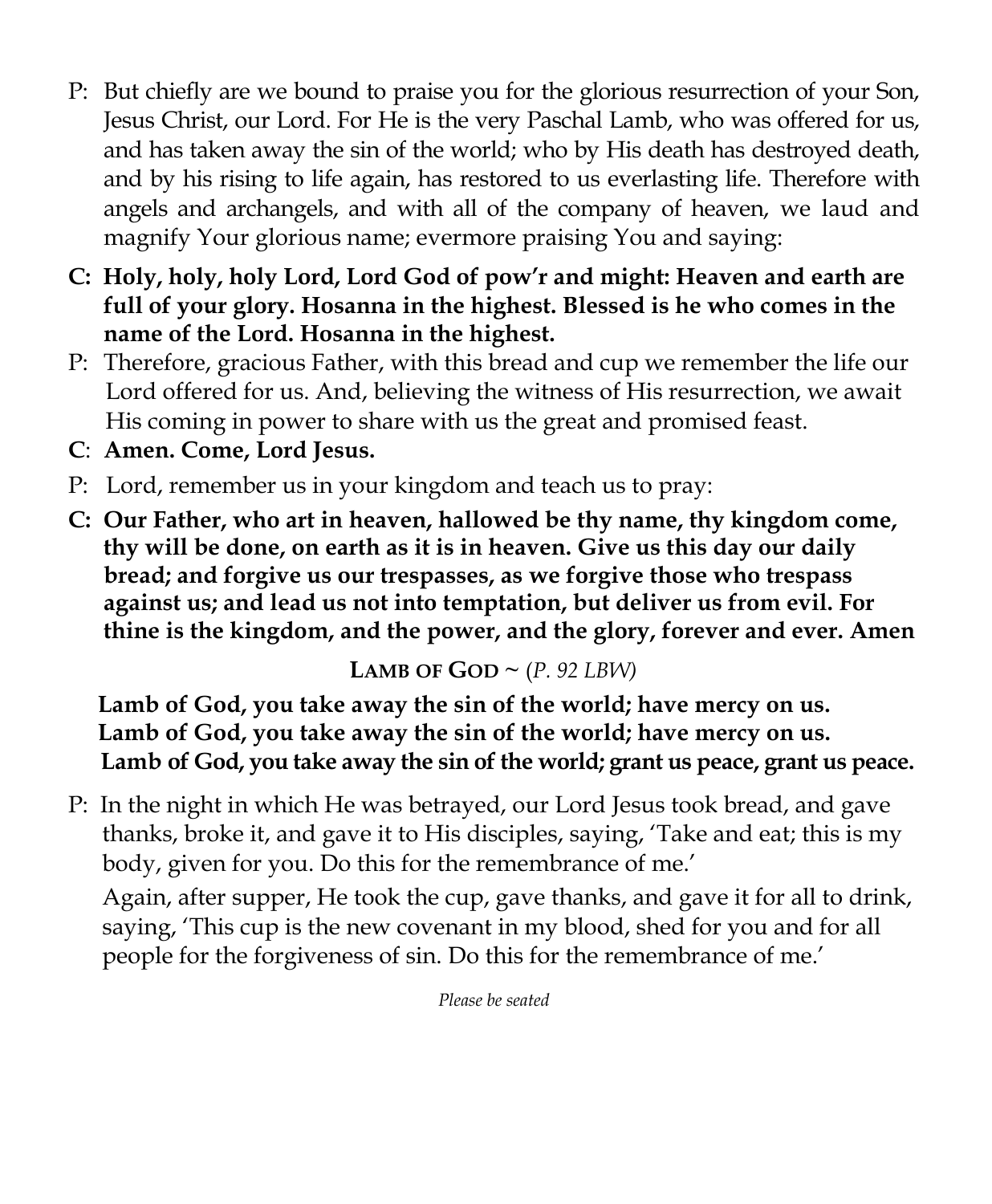#### **Distribution & Communion Hymns**

"ANCIENT WORDS"

Holy words, long preserved For our walk in this world. They resound with God's own heart; O let the ancient words impart.

Words of life, words of hope, Give us strength, help us cope. In this world where'er we roam Ancient words will guide us home.

*Chorus: (Sing twice after final stanza) Ancient words ever true, Changing me, changing you. We have come with open hearts, O, let the ancient words impart.*

Holy words of our faith Handed down to this age, Came to us through sacrifice, O, heed the faithful words of Christ.

#### "ALLELUIA! JESUS IS RISEN" *(WOV #674)*

Alleluia! Jesus is risen! Trumpets resounding in glorious light! Splendor, the Lamb, heaven forever! Oh, what a miracle God has in sight!

*Refrain: Jesus is risen and we shall arise: Give God the glory! Alleluia!*

Walking the way, Christ in the center Telling the story to open our eyes; Breaking our bread, giving us glory: Jesus our blessing, our constant surprise. *Refrain*

Jesus the vine, we are the branches; Life in the Spirit the fruit of the tree; Heaven to earth, Christ to the people, Gift of the future now flowing to me. *Refrain*

Weeping, be gone; sorrow be silent; Death put asunder, and Easter is bright. Cherubim sing, "O grave, be open!" Clothe us in wonder, adorn us in light. *Refrain*

City of God, Easter forever, golden Jerusalem, Jesus the Lamb, river of life. saints and archangels, Sing with creation to God the I AM! *Refrain*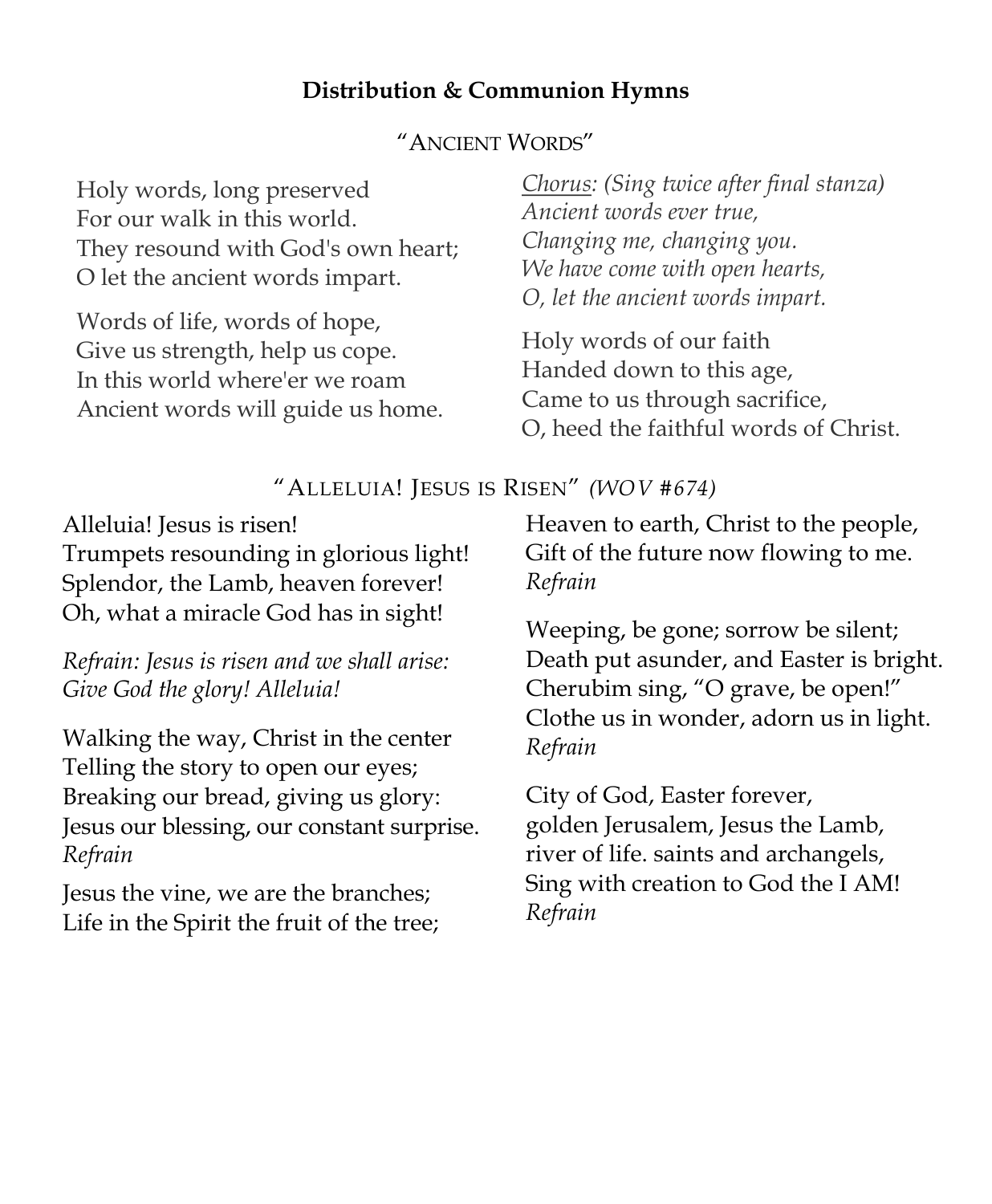There in God's garden stands the Tree of wisdom, whose leaves hold forth the healing of the nations. Tree of all knowledge, Tree of all compassion, Tree of all beauty.

Its name is Jesus, name that says, 'Our Savior!' There on its branches see the scars of suffering; see where the tendrils of our human selfhood feed on its life-blood. Thorns not its own are tangled in its foliage; our greed has starved it; our despite has choked it. Yet look! it lives! Its grief has not destroyed it, nor fire consumed it.

This is my ending, this my resurrection; Into your hands, Lord, I commit my spirit. This have I searched for; now I can posses it. This ground is holy.

## "CROWN HIM WITH MANY CROWNS" *(LBW #170)*

Crown him with many crowns, the Lamb upon his throne; hark, how the heav'nly anthem drowns all music but its own. Awake, my soul, and sing of him who died for thee, and hail him as thy matchless king through all eternity.

Crown him the virgin's Son, the God incarnate born, whose arm those crimson trophies won which now his brow adorn; fruit of the mystic rose, yet of that rose the stem, the root whence mercy ever flows, the babe of Bethlehem.

Crown him the Lord of love behold his hands and side, rich wounds, yet visible above, in beauty glorified.

No angels in the sky can fully bear that sight, but downward bend their burning eyes at mysteries so bright.

Crown him the Lord of life, who triumphed o'er the grave and rose victorious in the strife for those he came to save. His glories now we sing, who died and rose on high, who died, eternal life to bring, and lives that death may die.

Crown him the Lord of peace, whose pow'r a scepter sways from pole to pole, that wars may cease, absorbed in prayer and praise. His reign shall know no end, and round his pierced feet fair flow'rs of paradise extend their fragrance ever sweet.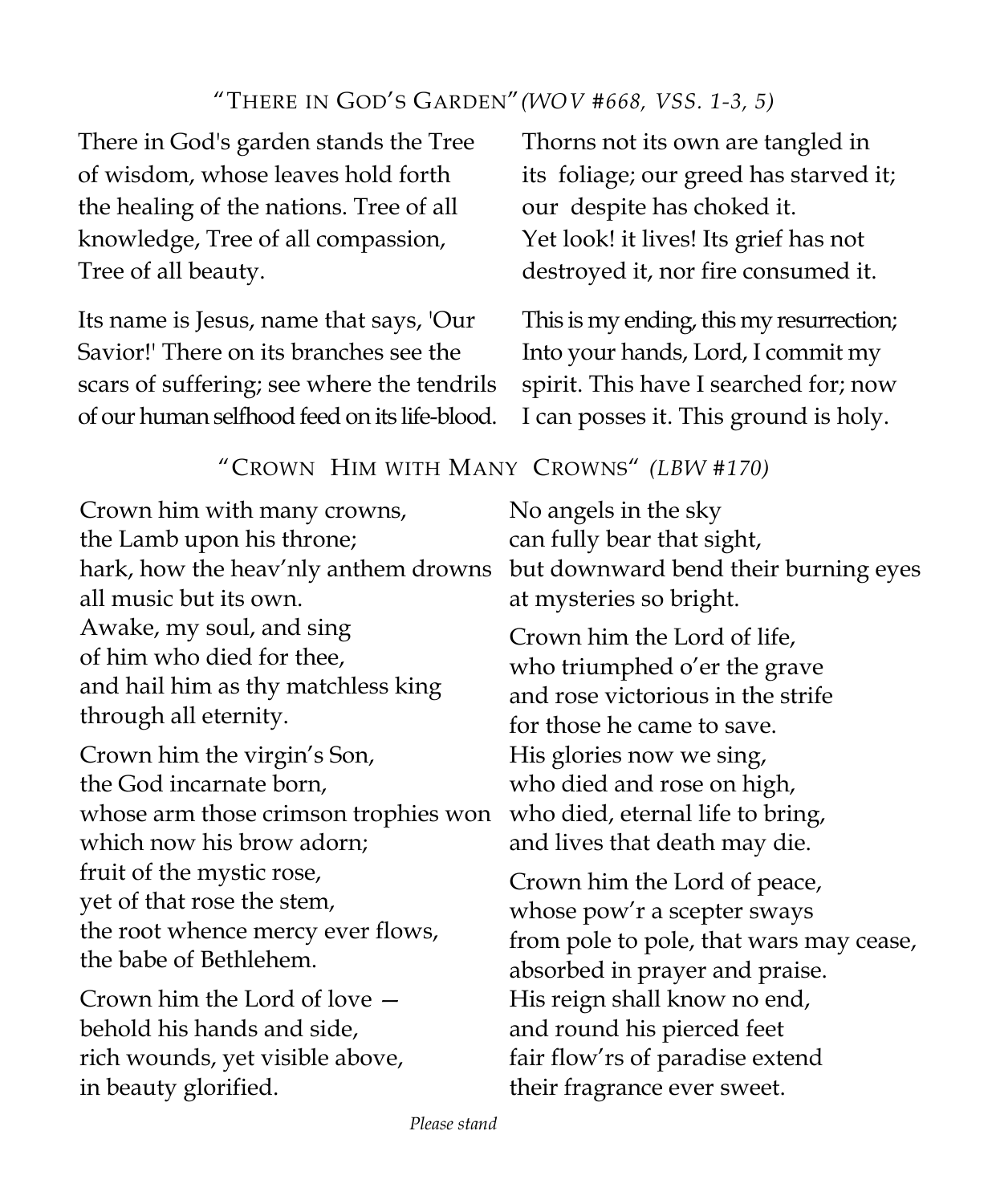#### **COMMUNION BLESSING**

- P: The body and blood of our Lord Jesus Christ strengthen you and keep you in his grace.
- **C: Amen**

**POST-COMMUNION CANTICLE** ~ "*GLORY TO GOD" (TO THE TUNE OF ODE TO JOY)*  Glory be to God in heaven; peace, goodwill to all the earth. Mighty God of all creation, Father of surpassing worth; We exalt you, we adore you, we lift high our thanks and praise; Saints and angels bow before you; here on earth our songs we raise.

#### **POST COMMUNION PRAYER**

P: Let us pray: Pour out upon us the spirit of your love, O Lord, and unite the wills of those whom you have fed with one heavenly food; through Jesus Christ our Lord.

#### **C: Amen**

**BENEDICTION**  $\sim$  *(P. 95 LBW)* 

P: May the Risen Lord bless you and keep you. The Lord make his face shine on you and be gracious to you. The Lord look upon you with favor and give you peace. In the name of the Father, ✠ Son, and Holy Spirit.

#### **C: Amen**

**CLOSING HYMN ~ "**CHRIST IS RISEN! ALLELUIA!" (*LBW 131, VS 3-4)*

Christ is risen! All the sorrow That last evening round him lay Now has found a glorious morrow In the rising of today.

See the grave its first-fruits giving, Springing up from holy ground; He was dead, but now is living; He was lost, but he is found.

*Refrain*

*Christ is risen! Alleluia! Risen our victorious head! Sing his praises! Alleluia! Christ is risen from the dead!* Christ is risen! Hence-forth never Death or hell shall us en-thrall; Be we Christ's, in him forever We have triumphed over all.

All the doubting and dejection Of our trembling hearts have ceased; Hail the day of resurrection! Let us rise and keep the feast. *Refrain*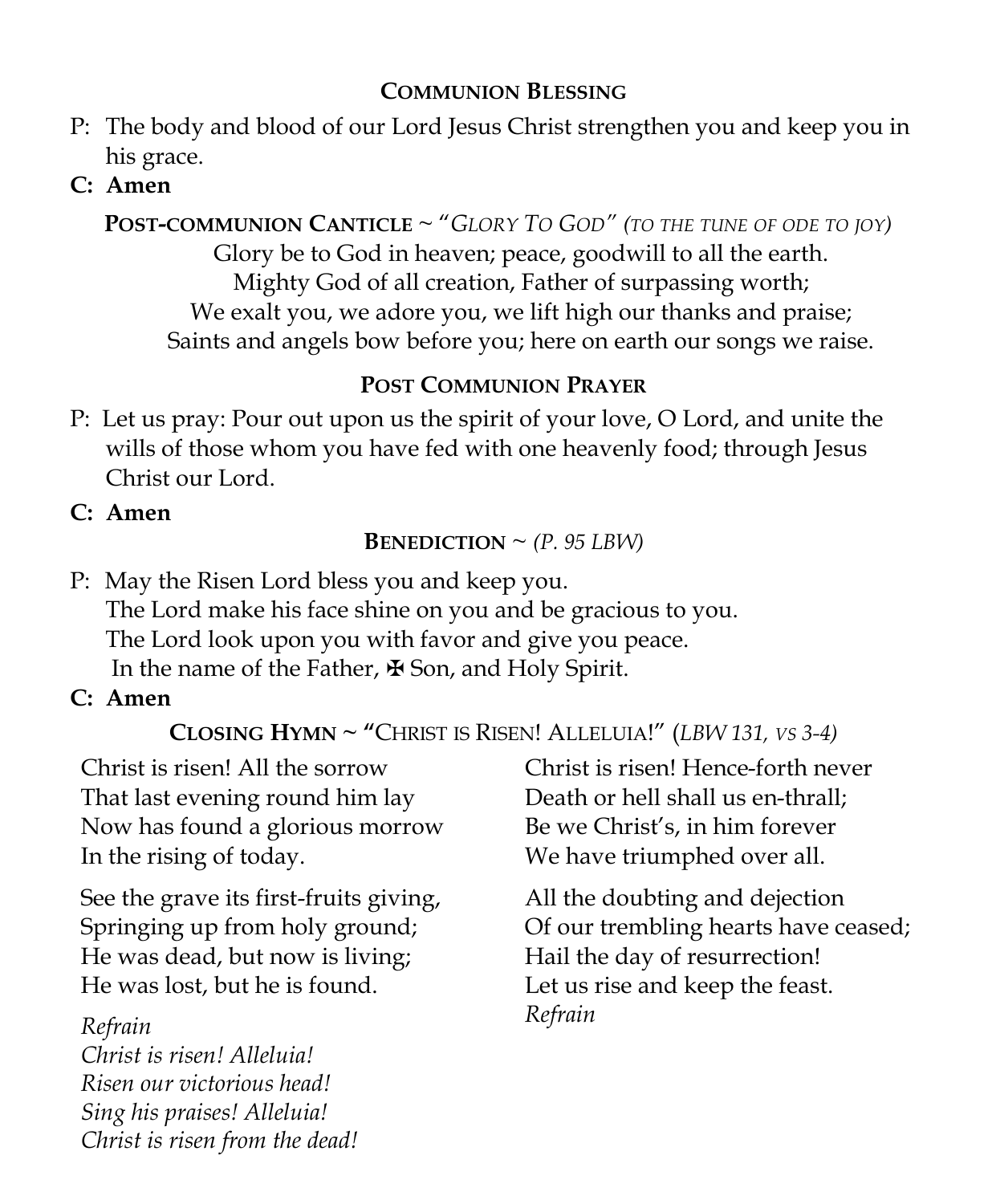#### **DISMISSAL**

P: The Lord be with you! Go and serve in Jesus' name.

#### **C: Thanks be to God.**

#### **POSTLUDE**

Liturgy material reprinted from Lutheran Book of Worship, © 1978, Augsburg Fortress; and/or With One Voice, © 1995, Augsburg Fortress. All rights reserved. Used by permission of Augsburg Fortress License #14824-LIT. … to the empty tomb and the empty shroud, and to celebrate the Feast of the Resurrection.

#### **ANNOUNCEMENTS**

Volunteer Opportunity... Sunday School Curriculum We will be reviewing and ordering curriculum for the 2022-2023 Sunday School year this coming June. If interested in joining this committee (approx. 3 meetings) please contact Carmen Nazario at 972-533-9935.

Save The Date! VBS

Our Vacation Bible School will be held July 3rd-8th!

#### Luther Hill Summer Camp

Any student completing grades 2nd-8th is welcome to sign up for church camp at Lutherhill, July 24-29, 2022. Please register at [www.lutherhill.org](http://www.luterhill.org) **ASAP**, to increase our chances of getting that week. No one will need a GHR ID. If your child wants a cabinmate, request this on dashboard (bottom right under optional items) which immediately follows the login screen. Transportation to and from camp will be provided. Scholarship for camp tuition is available; please see Pastor Martin.

Youngn - completed 2nd or 3rd grade Yearling - completed 4th,  $5<sup>th</sup>$  or  $6<sup>th</sup>$  grade Jr. High - completed 6th, 7th or 8th grade

#### NALC Disaster Relief Donations Request

We are asking for donations of bath towels. They do not need to be new, just gently used. We also need combs, toothpaste, deodorant, and floss. Please place these items on the table in the Fellowship Hall. The plan is to make hygiene bags with Prime Timers in May. Thank you for all of your support.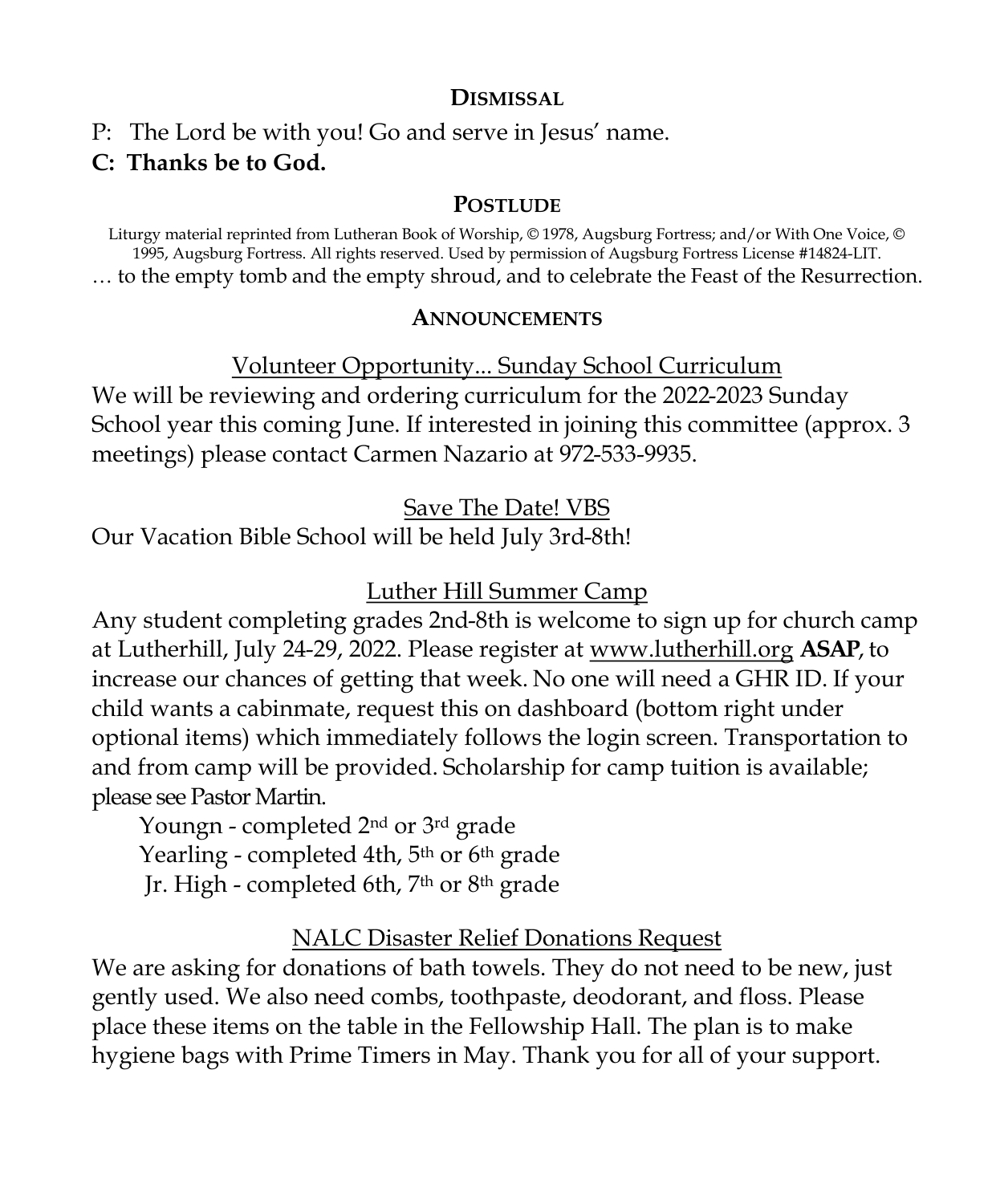# **Easter Lilies 2022**

| <b>Given By:</b>          | In Memory of:                                                | In Honor of:                                |
|---------------------------|--------------------------------------------------------------|---------------------------------------------|
| Carmen & Todd Nazario     | Grandparents                                                 | Parents                                     |
| John Spintzyk             | My Wife, Virginia and<br>Daughter, Mary Elizabeth            |                                             |
| Joni Leblanc              | Frank Leblanc                                                |                                             |
| Toby Fite                 | Parents: Jim & Joan Fite, and<br>Eleaine Fitzgerald          |                                             |
| Terry & Connie Gibbs      | Our Parents: Adolph & Betty Rath<br>and Laverne & Loan Gibbs | Our Children and Grandkids                  |
| Bob & Launa Tardiff       |                                                              |                                             |
| Alan & Sarah Cumming      | <b>Stanley Sliz</b>                                          | John & Pam Cumming and<br>Konrad & Lee Kern |
| Ron & Turi Nixon          |                                                              |                                             |
| John & Mary Ferguson      | Our Parents                                                  |                                             |
| Terry Ball & Jerry Redman | James Redman                                                 |                                             |
| Bill & Jen Videtto        |                                                              | Our Grandsons                               |
| Mika Campbell             |                                                              |                                             |
| Jan Moch                  | My Parents: Earl and Martha Haas                             |                                             |
| John Minster              | Joe and Willemina Minster                                    |                                             |
| Milo & Dee Miles          | Glen & Darlene Miles and<br>Ray & Jeanette Wenger            |                                             |
| Jim & Janet Anthony       | Parents                                                      | Grandchildren and<br>Great Grandchildren    |
| Tom & Joyce Lewis         |                                                              | Our Grandchildren                           |
| Ryan & Katrice Gibbs      | Adolph & Betty Rath and<br>Iris Eaton                        |                                             |

| <b>Our Worship Servants This Morning:</b> |                         |                                   |  |
|-------------------------------------------|-------------------------|-----------------------------------|--|
|                                           | 8:00 A.M. Service       | 10:00 A.M. Service                |  |
| Greeters                                  | <b>Bill Videtto</b>     | Theresa Ford                      |  |
| Acolytes:                                 | TBD                     | Jonah Rhodes                      |  |
| Ushers:                                   | Joe Coke and Ryan Gibbs | Milo Miles and Max Lewis          |  |
| Cantor:                                   | <b>Blaine Davis</b>     | <b>Blaine Davis</b>               |  |
| Readers:                                  | Kristin Blaise          | Mary Ferguson                     |  |
| Communion Assistants: Susan Buntz         |                         | Blaine Davis and Jennifer Videtto |  |
| Projectionist:                            | <b>Toby Fite</b>        | Toby Fite                         |  |